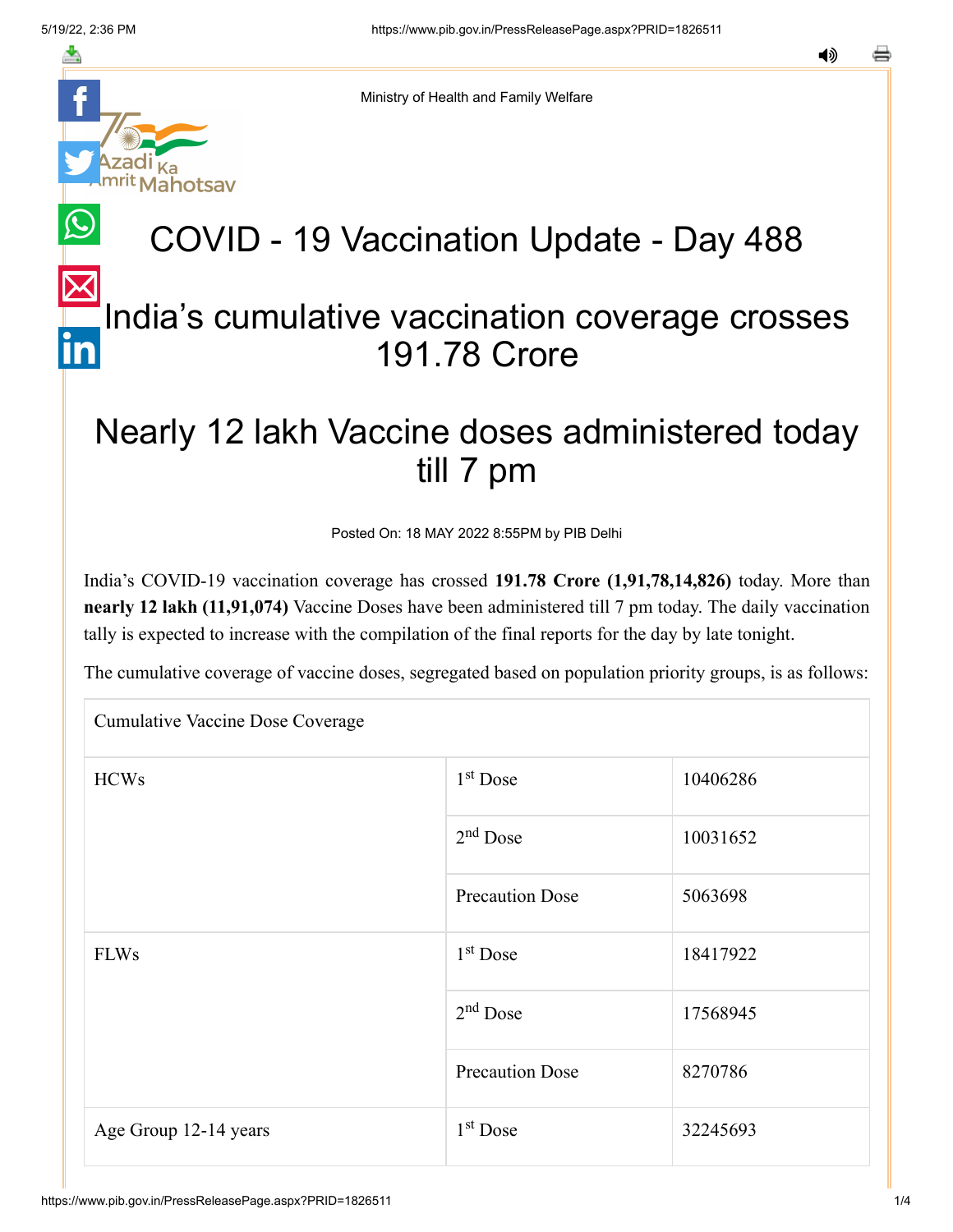|                                              | $2nd$ Dose             | 12990656   |
|----------------------------------------------|------------------------|------------|
| Age Group 15-18 years                        | $1st$ Dose             | 59067407   |
|                                              | $2nd$ Dose             | 44372152   |
| Age Group 18-44 years                        | $1st$ Dose             | 556712039  |
|                                              | $2nd$ Dose             | 485874470  |
|                                              | <b>Precaution Dose</b> | 489036     |
| Age Group 45-59 years                        | $1st$ Dose             | 203167312  |
|                                              | $2nd$ Dose             | 189894328  |
|                                              | <b>Precaution Dose</b> | 1084361    |
| Over 60 years                                | 1 <sup>st</sup> Dose   | 127031423  |
|                                              | $2nd$ Dose             | 118380496  |
|                                              | <b>Precaution Dose</b> | 16746164   |
| Cumulative 1 <sup>st</sup> dose administered |                        | 1007048082 |
| Cumulative 2 <sup>nd</sup> dose administered |                        | 879112699  |
| <b>Precaution Dose</b>                       |                        | 31654045   |
| Total                                        |                        | 1917814826 |

Today's achievement in the vaccination exercise, segregated by population priority groups, is as follows:

Date:  $18^{\text{th}}$  April, 2022 (488<sup>th</sup> Day)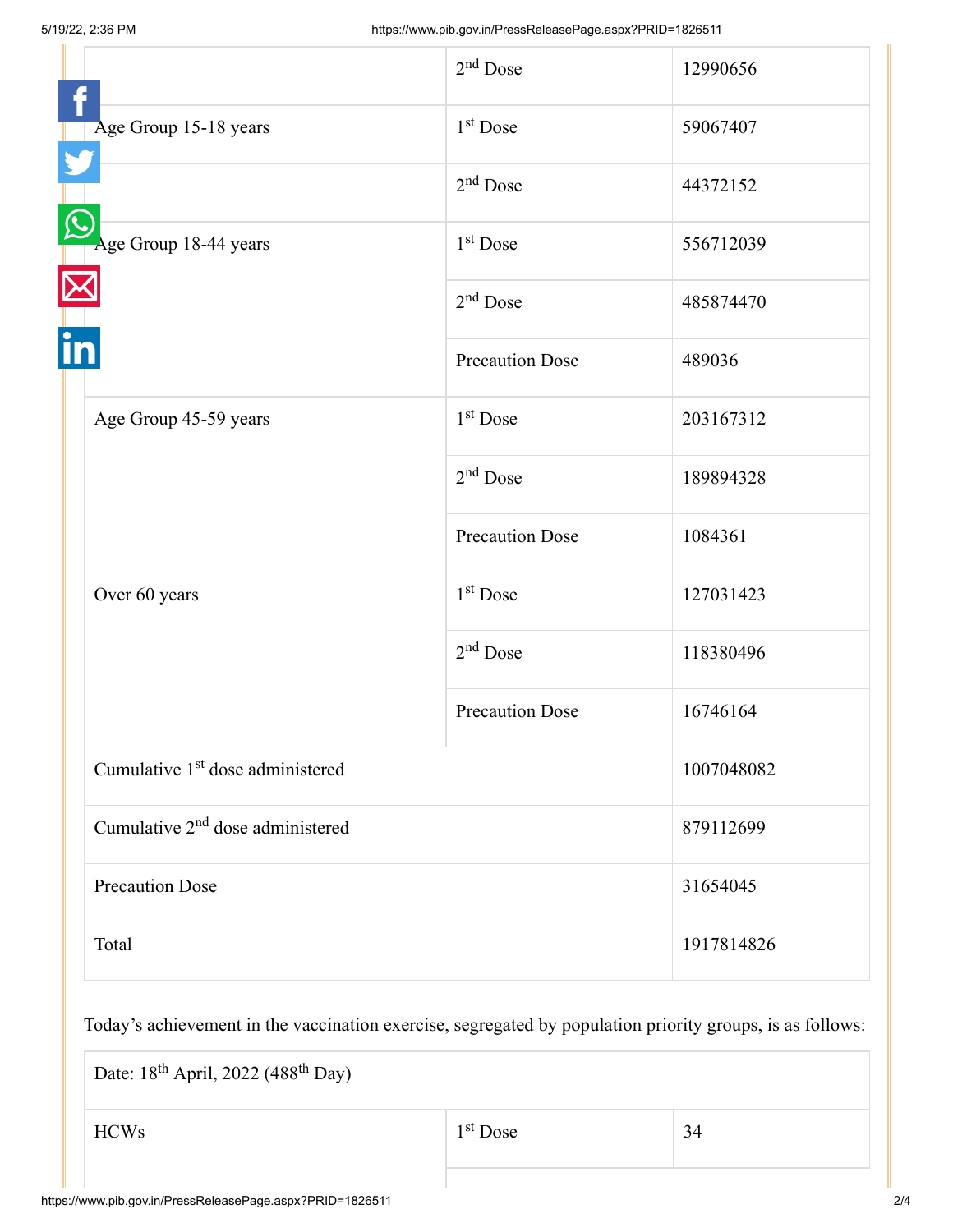|                                              | $2nd$ Dose             | 641    |
|----------------------------------------------|------------------------|--------|
|                                              | <b>Precaution Dose</b> | 10832  |
| <b>FLWs</b>                                  | $1st$ Dose             | 88     |
|                                              | $2nd$ Dose             | 1027   |
|                                              | <b>Precaution Dose</b> | 27185  |
| in <sub>Age Group 12-14 years</sub>          | 1 <sup>st</sup> Dose   | 127621 |
|                                              | $2nd$ Dose             | 277549 |
| Age Group 15-18 years                        | 1 <sup>st</sup> Dose   | 21724  |
|                                              | $2nd$ Dose             | 100365 |
| Age Group 18-44 years                        | 1 <sup>st</sup> Dose   | 33837  |
|                                              | $2nd$ Dose             | 300781 |
|                                              | <b>Precaution Dose</b> | 20463  |
| Age Group 45-59 years                        | $1st$ Dose             | 7926   |
|                                              | $2nd$ Dose             | 70424  |
|                                              | <b>Precaution Dose</b> | 22838  |
| Over 60 years                                | $1st$ Dose             | 4765   |
|                                              | $2nd$ Dose             | 47761  |
|                                              | <b>Precaution Dose</b> | 115213 |
| Cumulative 1 <sup>st</sup> dose administered |                        | 195995 |